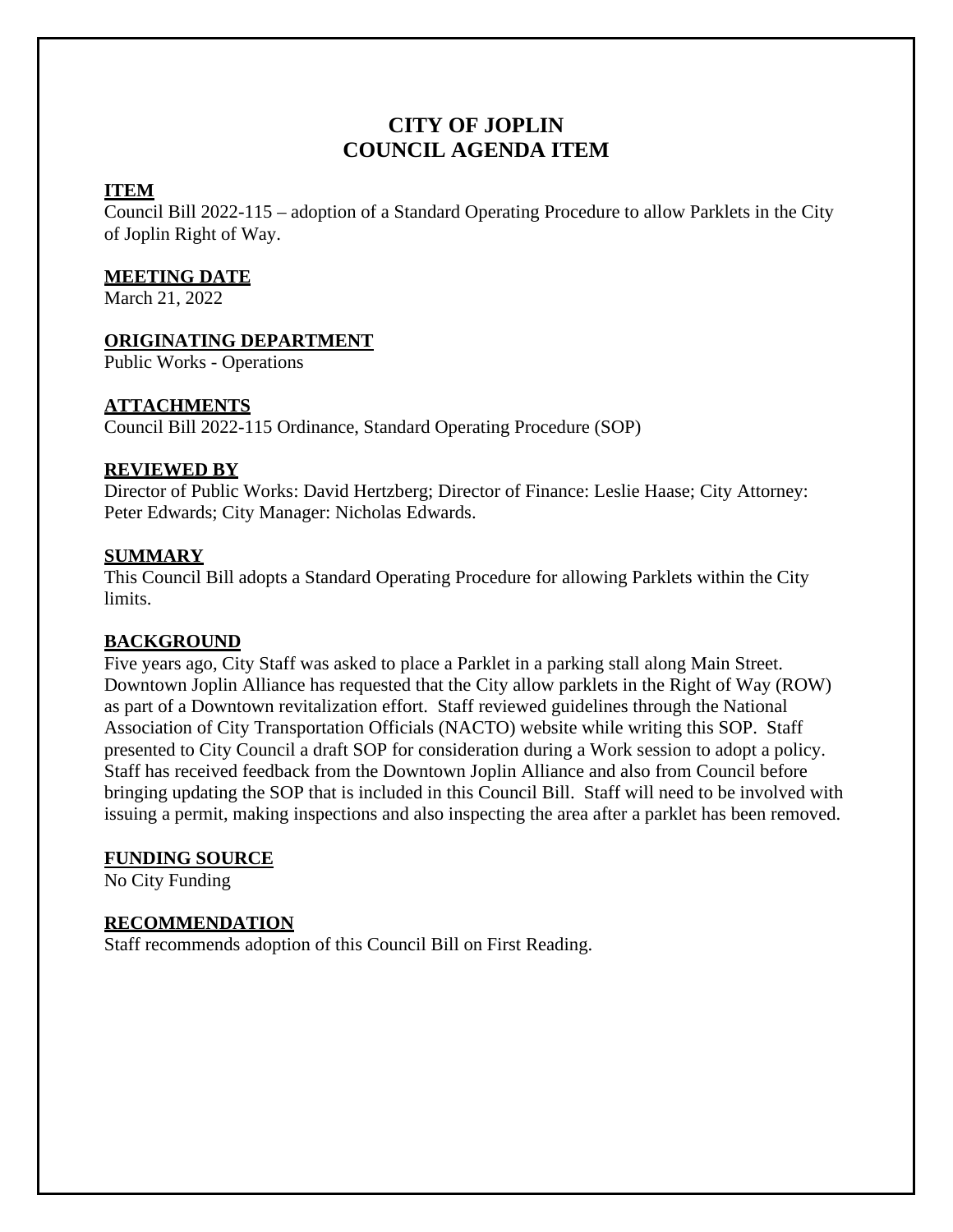

#### MEMORANDUM:

November 30, 2021

- From: Assistant Director of Public Works for Operations
- To: City Employees
- Subj: POLICY CONCERNING PERMITTING PARKLETS IN CITY RIGHT OF WAYS
- REF: (1) National Association of City Transportation Officials (NACTO) (2) OSHA Rules & Regulations 1910.29 (f) (7) fall protection systems and falling object protection – criteria and practices (3) Americans with Disabilities Act (ADA) (4) Manual on Uniform Traffic Control Devices (MUTCD)
	- (5) Joplin City Code Manual
	- 1. This memorandum states the policy for the proper handling of permitting Parklets before, after and during the emplacement into the City Right of Ways (ROW).
	- 2. Parklets can easily convert curbside parking spaces into usable community spaces.
	- 3. According to NACTO, Parklets should have a distinctive design that incorporates seating, greenery and or bike racks. This should meet the demand for public space in a thriving community or retail area.
	- 4. Parklets will be allowed during the warmer months during the year, Parklets will not be allowed during the winter months because of snow plowing and removal. The season will normally be between March to November.
	- 5. Parklets will meet the Americans with Disabilities Act (ADA) criteria while in the Public ROW.
	- 6. Any damage to the Street, gutter, or curb caused by a Parklet will be paid for by the owner with the City either utilizing Street crews or the Restoration contractor to repair.
	- 7. The Parklet will be limited to the parking space(s) assigned except when tying into the curb & sidewalk.
	- 8. The Parklets must be attractive in nature and not be unsightly.
	- 9. The Parklets must not have tripping or trapping hazards that may cause injuries.
	- 10. Design and maintenance costs for the Parklet is borne by the owner.
	- 11. The Parklet should be no wider than 8' and the length no longer than 25'.
	- 12. The Parklet must have distinguishing reflective devices so that is easily identifiable by drivers.
	- 13. The floor of the parklet must be able to hold the number of people it is designed for. Signage should state capacity.
	- 14. There should be at least a four-foot buffer between the placing of the Parklet and the parking space behind and to the front of it.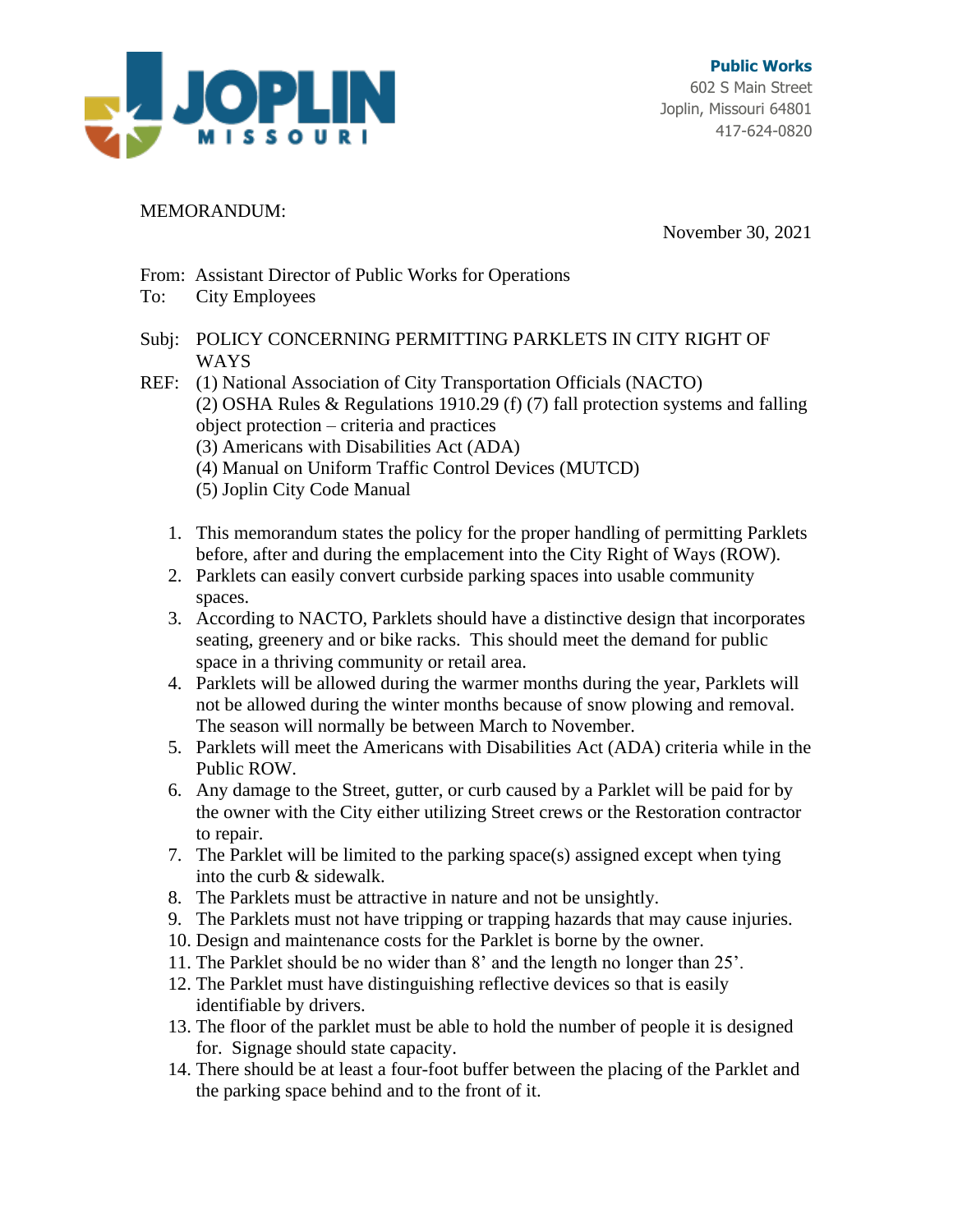- 15. Parklets will not be placed at intersections, street corners, alleys, or in areas that may cause a sight triangle issue.
- 16. Parklets will be placed in front of the business who sponsors it, as long as it meets all of the other rules contained within this Policy.
- 17. Some Parklet will be pre-fabricated per City Ordinances, these are acceptable.
- 18. Parklets will only be placed on streets that have a Speed limit of 25 miles per hour or less.
- 19. No alcohol will be consumed in a Parklet unless it is approved through a Picnic License permit through the City Manager's office.
- 20. If the parklet is being used as an extension to a Restaurant, the Health Department would need to inspect the facility. This would be in accordance with the City of Joplin Food Sanitation Ordinance and refers to operations that must meet the "Food Establishment."
- 21. No matter the slope of the street, the floor of the Parklet should be designed so that it is not more than 7 percent off level.
- 22. There should be either an open or closed railing (normally 36 to 38 inches in height) and able to withstand 200 pounds of horizontal force within the top 2" of railing. There must be a sign along the railing stating not to extend body parts past the railing into the street.
- 23. The parklet should not block access to Sanitary sewer manholes or Storm water inlets.
- 24. Parklets should not block any type of ADA access or electrical boxes or vaults.
- 25. Parklets will not extend past the parking space(s) into the driving lane or onto the sidewalk, except where the access ramp may be located.
- 26. City personnel Actions:

**Step 1**: A permit should be granted first, before a Parklet is emplaced into the City's ROW. This must be approved by the Director of Public Works or the Director of Planning, Development and Neighborhood Services, or one of the Assistant Directors of these two Departments. The Permit fee will be \$150. **Step 2**: There will be an expiration date for the permit where the parklet is removed by the owner.

**Step 3**: The owner of the Parklet will furnish liability insurance for the Parklet for \$1,000,000 insured.

**Step 4:** The location must meet requirements listed above.

**Step 5:** The parklet must meet city specifications before being emplaced (quality, weight capacity, reflectivity, ADA requirements).

**Step 6**: After being emplaced and before any use of the Parklet, an inspection by the building inspectors should be conducted to ensure that it meets specifications.

**Step 7**: During the season, the Parklet should be inspected at least once every two months to ensure it still meets the requirements.

**Step 8**: Construction Inspectors must inspect the pavement where the Parklet was located after it is removed to ensure that there is no damage caused by the Parklet.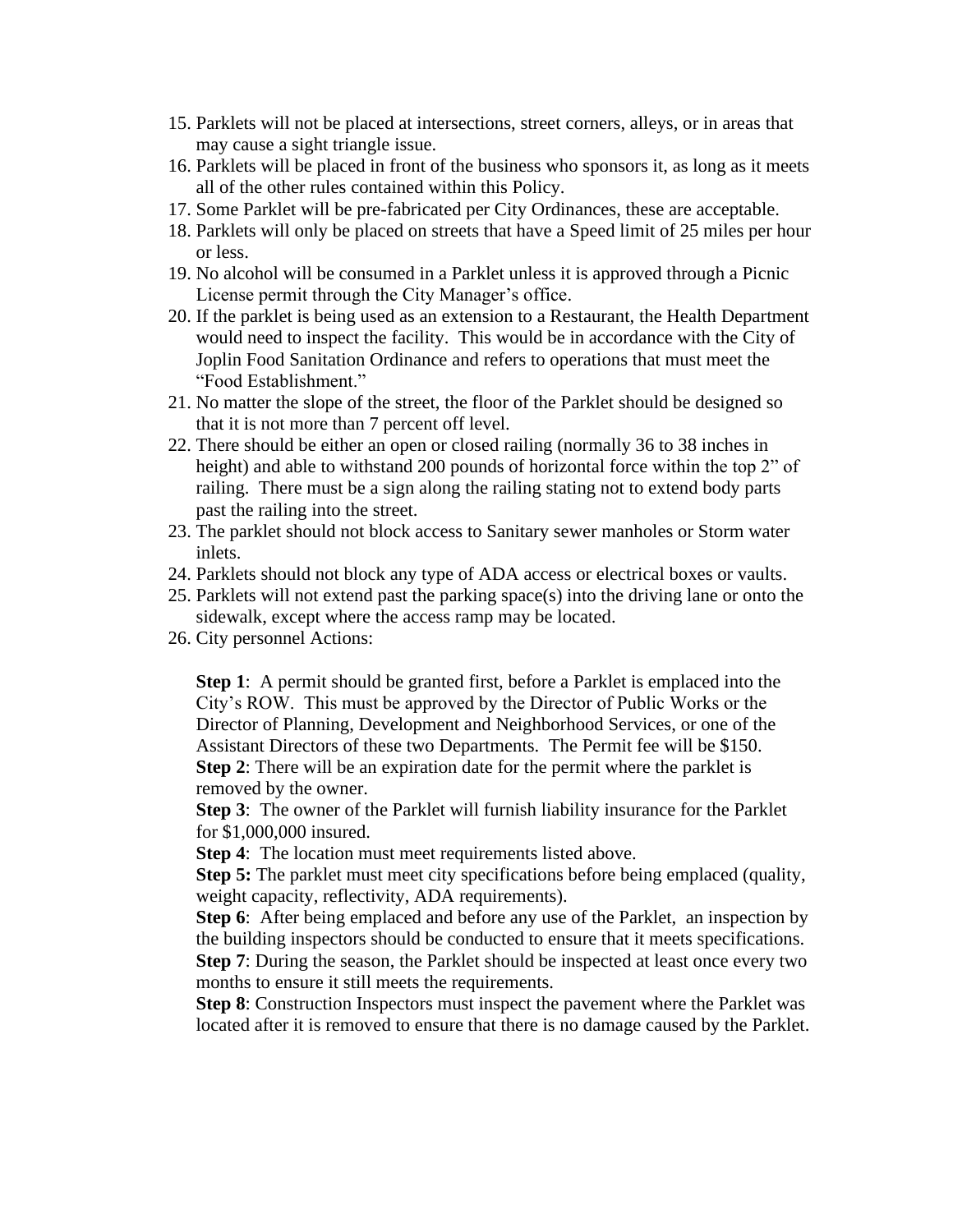- 27. Parklets shall be removed by the owner, at their expense, no later than November 1<sup>st</sup> each year, and not replaced the following year until after March 15<sup>th</sup>. These dates may be changed by the City at its sole discretion.
- 28. The City of Joplin has adopted this policy as a pilot policy and reserves the right to suspend the use of parklets at any time. Upon written notice to the business, the parklet shall be removed no later than five (5) days after notice is given.
- 29. Any questions or comments concerning this policy can be addressed through the normal chain of command or through the Assistant Director of Public Works for Operations at (417) 624-0820 ext. 1560.

Lynden Lawson